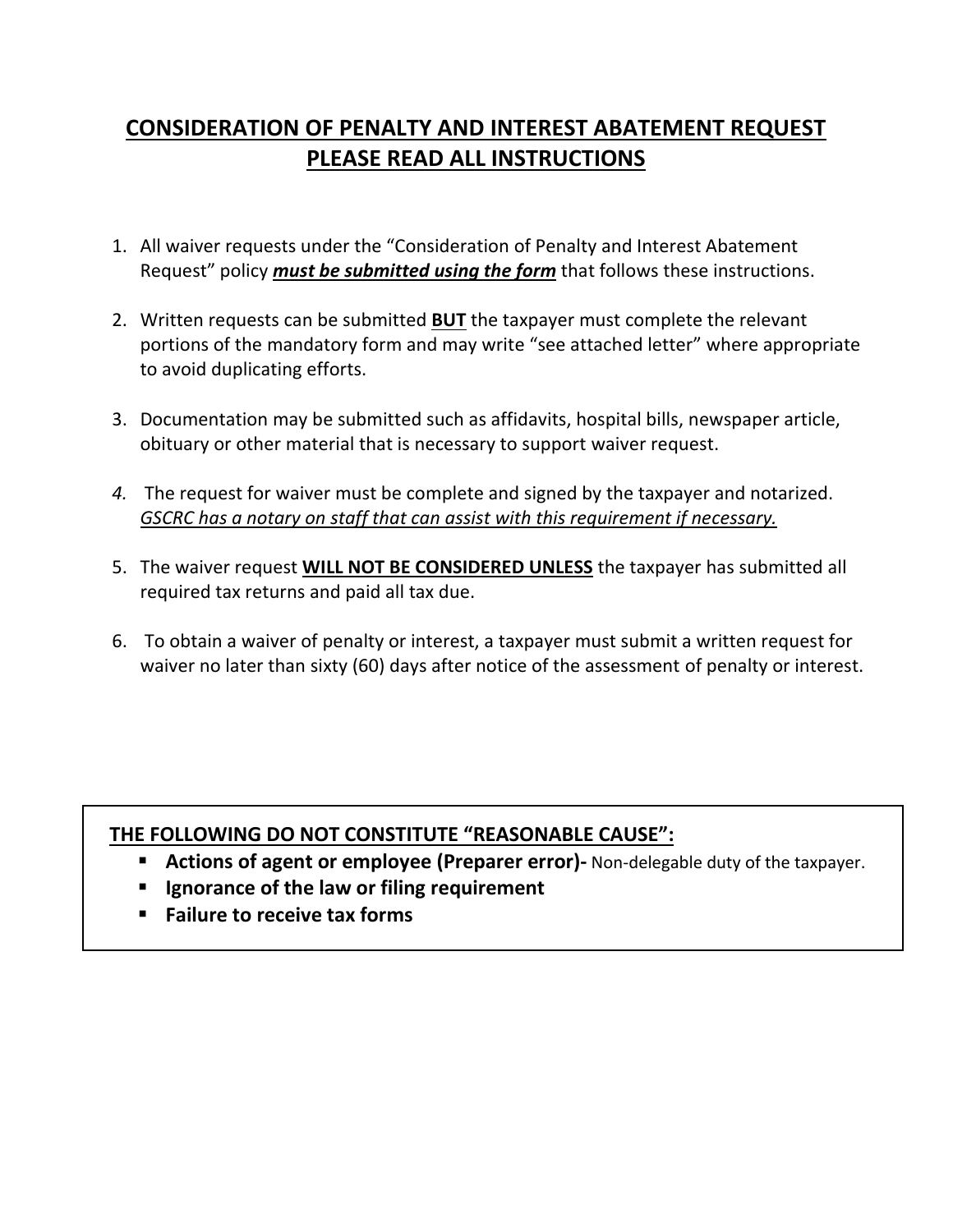DATE:\_\_\_\_\_\_\_\_\_\_\_\_\_\_\_\_\_\_\_\_

Mr. Scott Hall, Executive Director Georgetown-Scott County Revenue Commission P.O. Box 800 Georgetown, KY 40324

Dear Sir,

This letter is a formal written request for penalty abatement per the GSCRC "Consideration of Penalty and Interest

Abatement Request" policy. I am an account holder with GSCRC under the name

(INSERT BUSINESS/INDIVIDUAL NAME)

The account number for above listed account is (INSERT SOCIAL SECURITY NUMBER OR FEDERAL IDENTIFICATION NUMBER) Unfortunately, a delinquent [Withholding OR Net Profit License Tax Return] was filed for \_\_\_\_\_\_\_\_\_\_\_\_\_\_\_\_\_\_\_\_\_<br>(PERIOD OF DELINQUENCY) (CIRCLE APPLICABLE TYPE OF RETURN)

This delinquency occurred because of events beyond my knowledge or control and thus, I am seeking abatement of the

assessed penalties and interest in the amount of

(ENTER TOTAL AMOUNT OF ABATEMENT REQUEST)

**Please CHECK THE BOX below that best describes the cause of the delinquency. REMEMBER, the more information that you provide the more details that can be considered in the abatement determination.:**

 **Unavoidable absence:** The absence (e.g. due to death or serious illness) of the person with the sole responsibility for filing the return in issue or for payment of the tax. The duration of the absence and its proximity to the due date of the return or payment will be considered in the Commission's determination. **Provide additional details on circumstances that contributed to the unavoidable absence. Be specific. Provide documentation in available.**

\_\_\_\_\_\_\_\_\_\_\_\_\_\_\_\_\_\_\_\_\_\_\_\_\_\_\_\_\_\_\_\_\_\_\_\_\_\_\_\_\_\_\_\_\_\_\_\_\_\_\_\_\_\_\_\_\_\_\_\_\_\_\_\_\_\_\_\_\_\_\_\_\_\_\_\_\_\_\_\_\_\_\_\_\_\_\_\_\_\_\_\_\_ \_\_\_\_\_\_\_\_\_\_\_\_\_\_\_\_\_\_\_\_\_\_\_\_\_\_\_\_\_\_\_\_\_\_\_\_\_\_\_\_\_\_\_\_\_\_\_\_\_\_\_\_\_\_\_\_\_\_\_\_\_\_\_\_\_\_\_\_\_\_\_\_\_\_\_\_\_\_\_\_\_\_\_\_\_\_\_\_\_\_\_\_\_ \_\_\_\_\_\_\_\_\_\_\_\_\_\_\_\_\_\_\_\_\_\_\_\_\_\_\_\_\_\_\_\_\_\_\_\_\_\_\_\_\_\_\_\_\_\_\_\_\_\_\_\_\_\_\_\_\_\_\_\_\_\_\_\_\_\_\_\_\_\_\_\_\_\_\_\_\_\_\_\_\_\_\_\_\_\_\_\_\_\_\_\_\_ \_\_\_\_\_\_\_\_\_\_\_\_\_\_\_\_\_\_\_\_\_\_\_\_\_\_\_\_\_\_\_\_\_\_\_\_\_\_\_\_\_\_\_\_\_\_\_\_\_\_\_\_\_\_\_\_\_\_\_\_\_\_\_\_\_\_\_\_\_\_\_\_\_\_\_\_\_\_\_\_\_\_\_\_\_\_\_\_\_\_\_\_\_ \_\_\_\_\_\_\_\_\_\_\_\_\_\_\_\_\_\_\_\_\_\_\_\_\_\_\_\_\_\_\_\_\_\_\_\_\_\_\_\_\_\_\_\_\_\_\_\_\_\_\_\_\_\_\_\_\_\_\_\_\_\_\_\_\_\_\_\_\_\_\_\_\_\_\_\_\_\_\_\_\_\_\_\_\_\_\_\_\_\_\_\_\_

 **Unavailability of relevant business records:** Necessary business records must have been unavailable under such conditions, in such manner and for such a period as to prevent timely compliance. **Provide additional details on what records were unavailable and why. Provide documentation if available.:**

\_\_\_\_\_\_\_\_\_\_\_\_\_\_\_\_\_\_\_\_\_\_\_\_\_\_\_\_\_\_\_\_\_\_\_\_\_\_\_\_\_\_\_\_\_\_\_\_\_\_\_\_\_\_\_\_\_\_\_\_\_\_\_\_\_\_\_\_\_\_\_\_\_\_\_\_\_\_\_\_\_\_\_\_\_\_\_\_\_\_\_\_\_ \_\_\_\_\_\_\_\_\_\_\_\_\_\_\_\_\_\_\_\_\_\_\_\_\_\_\_\_\_\_\_\_\_\_\_\_\_\_\_\_\_\_\_\_\_\_\_\_\_\_\_\_\_\_\_\_\_\_\_\_\_\_\_\_\_\_\_\_\_\_\_\_\_\_\_\_\_\_\_\_\_\_\_\_\_\_\_\_\_\_\_\_\_ \_\_\_\_\_\_\_\_\_\_\_\_\_\_\_\_\_\_\_\_\_\_\_\_\_\_\_\_\_\_\_\_\_\_\_\_\_\_\_\_\_\_\_\_\_\_\_\_\_\_\_\_\_\_\_\_\_\_\_\_\_\_\_\_\_\_\_\_\_\_\_\_\_\_\_\_\_\_\_\_\_\_\_\_\_\_\_\_\_\_\_\_\_ \_\_\_\_\_\_\_\_\_\_\_\_\_\_\_\_\_\_\_\_\_\_\_\_\_\_\_\_\_\_\_\_\_\_\_\_\_\_\_\_\_\_\_\_\_\_\_\_\_\_\_\_\_\_\_\_\_\_\_\_\_\_\_\_\_\_\_\_\_\_\_\_\_\_\_\_\_\_\_\_\_\_\_\_\_\_\_\_\_\_\_\_\_ \_\_\_\_\_\_\_\_\_\_\_\_\_\_\_\_\_\_\_\_\_\_\_\_\_\_\_\_\_\_\_\_\_\_\_\_\_\_\_\_\_\_\_\_\_\_\_\_\_\_\_\_\_\_\_\_\_\_\_\_\_\_\_\_\_\_\_\_\_\_\_\_\_\_\_\_\_\_\_\_\_\_\_\_\_\_\_\_\_\_\_\_\_ \_\_\_\_\_\_\_\_\_\_\_\_\_\_\_\_\_\_\_\_\_\_\_\_\_\_\_\_\_\_\_\_\_\_\_\_\_\_\_\_\_\_\_\_\_\_\_\_\_\_\_\_\_\_\_\_\_\_\_\_\_\_\_\_\_\_\_\_\_\_\_\_\_\_\_\_\_\_\_\_\_\_\_\_\_\_\_\_\_\_\_\_\_